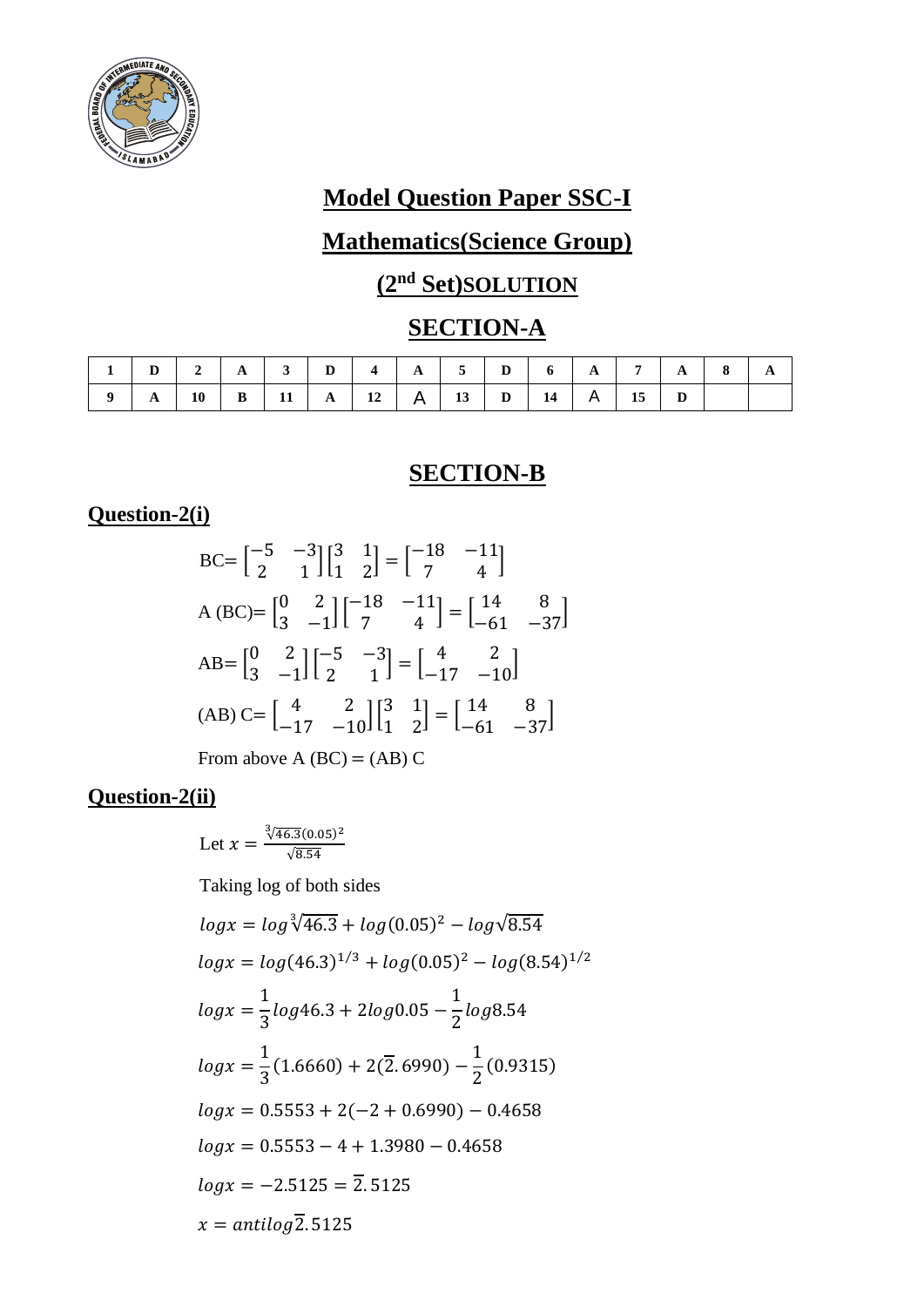# **Question-2(iii)**

$$
\left(\frac{15m^3n^{-2}p^{-1}}{25m^{-2}n^{-9}}\right)^{-3}
$$

$$
= \left(\frac{3m^{3+2}n^{-2+9}p^{-1}}{5}\right)^{-3}
$$

$$
= \left(\frac{3m^5n^7}{5p}\right)^{-3} = \left(\frac{5p}{3m^5n^7}\right)^{3}
$$

$$
= \left(\frac{5^3p^3}{3^3m^{5\times 3}n^{7\times 3}}\right)
$$

$$
= \left(\frac{125p^3}{27m^{15}n^{21}}\right)
$$

### **Question-2(iv)**

$$
(1 + i)^3(x + yi) = (4 + 5i)
$$
  
\n
$$
(1 + 3i + 3i^2 + i^3)(x + yi) = 4 + 5i
$$
  
\n
$$
(1 + 3i - 3 - i)(x + yi) = 4 + 5i
$$
  
\n
$$
(2i - 2)(x + yi) = 4 + 5i
$$
  
\n
$$
2xi + 2yi^2 - 2x - 2yi = 4 + 5i
$$
  
\n
$$
2xi - 2y - 2x - 2yi = 4 + 5i
$$
  
\n
$$
(-2x - 2y) + (2x - 2y)i = 4 + 5i
$$
  
\nEquating the real and imaginary parts  
\n
$$
-2x - 2y = 4 \rightarrow eqn - 1
$$
  
\nAdding equations I and II  
\n
$$
-2x - 2y + 2x - 2y = 4 + 5
$$
  
\n
$$
-4y = 9 \qquad \Rightarrow y = -\frac{9}{4}
$$
  
\nSubtracting equations II from I  
\n
$$
-2x - 2y - 2x + 2y = 4 - 5
$$
  
\n
$$
-4x = -1 \qquad \Rightarrow x = \frac{1}{4}
$$

# **Question-2(v)**

$$
x - \frac{1}{x} = 7
$$

$$
\left(x - \frac{1}{x}\right)^3 = 7^3
$$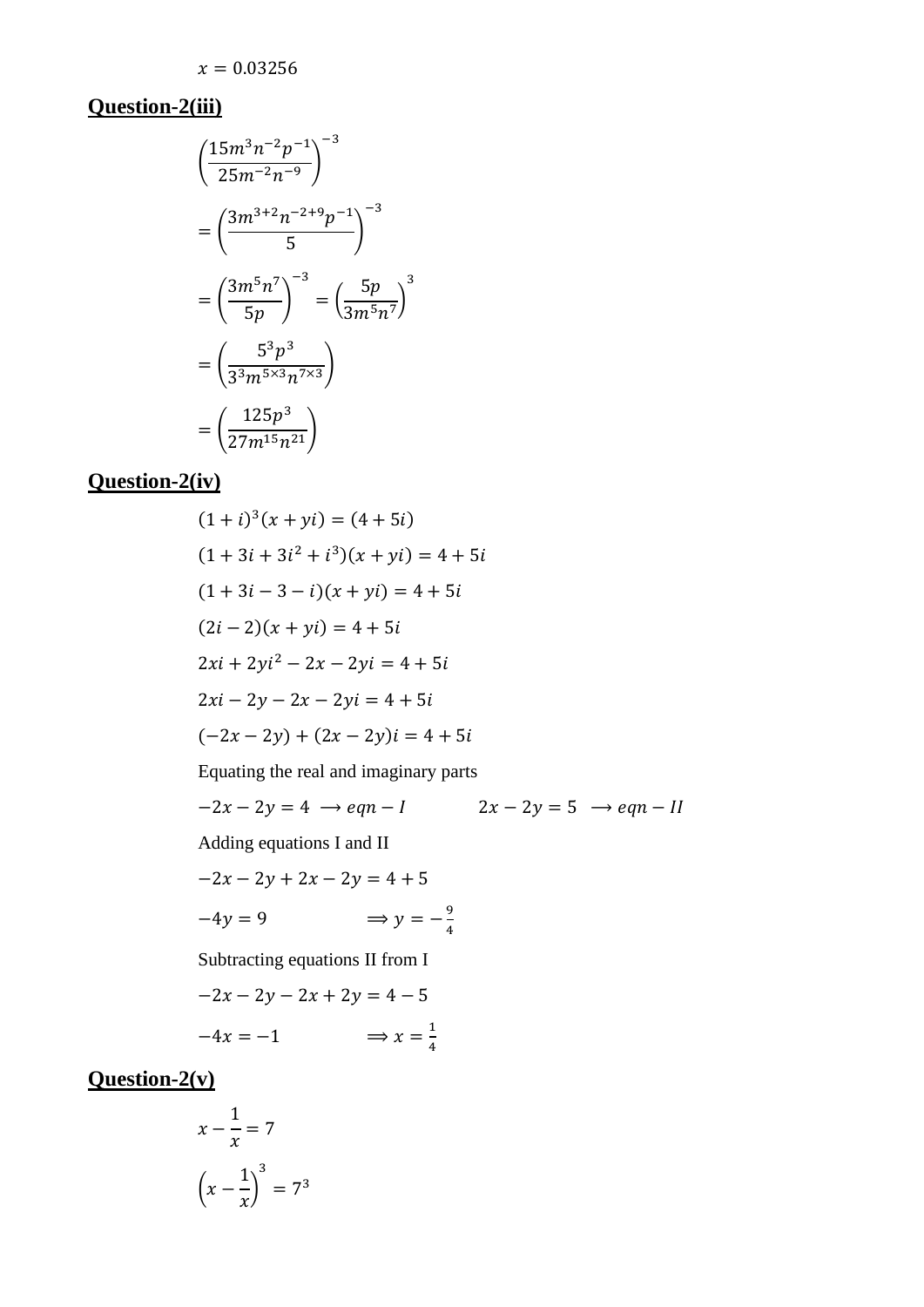$$
x^{3} + \frac{1}{x^{3}} - 3\left(x - \frac{1}{x}\right) = 343
$$
  
\n
$$
x^{3} + \frac{1}{x^{3}} - 3(7) = 343 \qquad \qquad \because x - \frac{1}{x} = 7
$$
  
\n
$$
x^{3} + \frac{1}{x^{3}} = 343 + 21
$$
  
\n
$$
x^{3} + \frac{1}{x^{3}} = 364
$$

# **Question-2(vi)**

(a) 
$$
x = -3 + \sqrt{2}
$$
  
\n $\frac{1}{x} = \frac{1}{-3 + \sqrt{2}}$   
\n $\frac{1}{x} = \frac{1}{-3 + \sqrt{2}} \times \frac{-3 - \sqrt{2}}{-3 - \sqrt{2}}$   
\n $\frac{1}{x} = \frac{-3 - \sqrt{2}}{(-3)^2 - (\sqrt{2})^2} = \frac{-3 - \sqrt{2}}{7} = -\frac{3 + \sqrt{2}}{7}$   
\n(b)  $x + \frac{1}{x} = -3 + \sqrt{2} - \frac{3 + \sqrt{2}}{7}$   
\n $x + \frac{1}{x} = \frac{-21 + 7\sqrt{2} - 3 - \sqrt{2}}{7} = \frac{-24 + 6\sqrt{2}}{7}$   
\n(c)  $x - \frac{1}{x} = -3 + \sqrt{2} + \frac{3 + \sqrt{2}}{7}$   
\n $x - \frac{1}{x} = \frac{-21 + 7\sqrt{2} + 3 + \sqrt{2}}{7} = \frac{-18 + 8\sqrt{2}}{7}$   
\n(d)  $x^2 + \frac{1}{x^2} = (-3 + \sqrt{2})^2 + (-\frac{3 + \sqrt{2}}{7})^2$   
\n $x^2 + \frac{1}{x^2} = 9 + 2 - 6\sqrt{2} + \frac{9 + 2 + 6\sqrt{2}}{49}$   
\n $x^2 + \frac{1}{x^2} = 11 - 6\sqrt{2} + \frac{11 + 6\sqrt{2}}{49}$   
\n $x^2 + \frac{1}{x^2} = \frac{550 - 288\sqrt{2}}{49}$ 

**Question-2(vii)** 2

$$
x^2 + 7x + \frac{6}{x}
$$

$$
2x^{2}
$$
\n
$$
4x^{4} + 28x^{3} + 49x^{2} + 24x + 84 + \frac{36}{x^{2}}
$$
\n
$$
4x^{2} + 7x
$$
\n
$$
28x^{3} + 49x^{2} + 24x + 84 + \frac{36}{x^{2}}
$$
\n
$$
\pm 28x^{3} \pm 49x^{2}
$$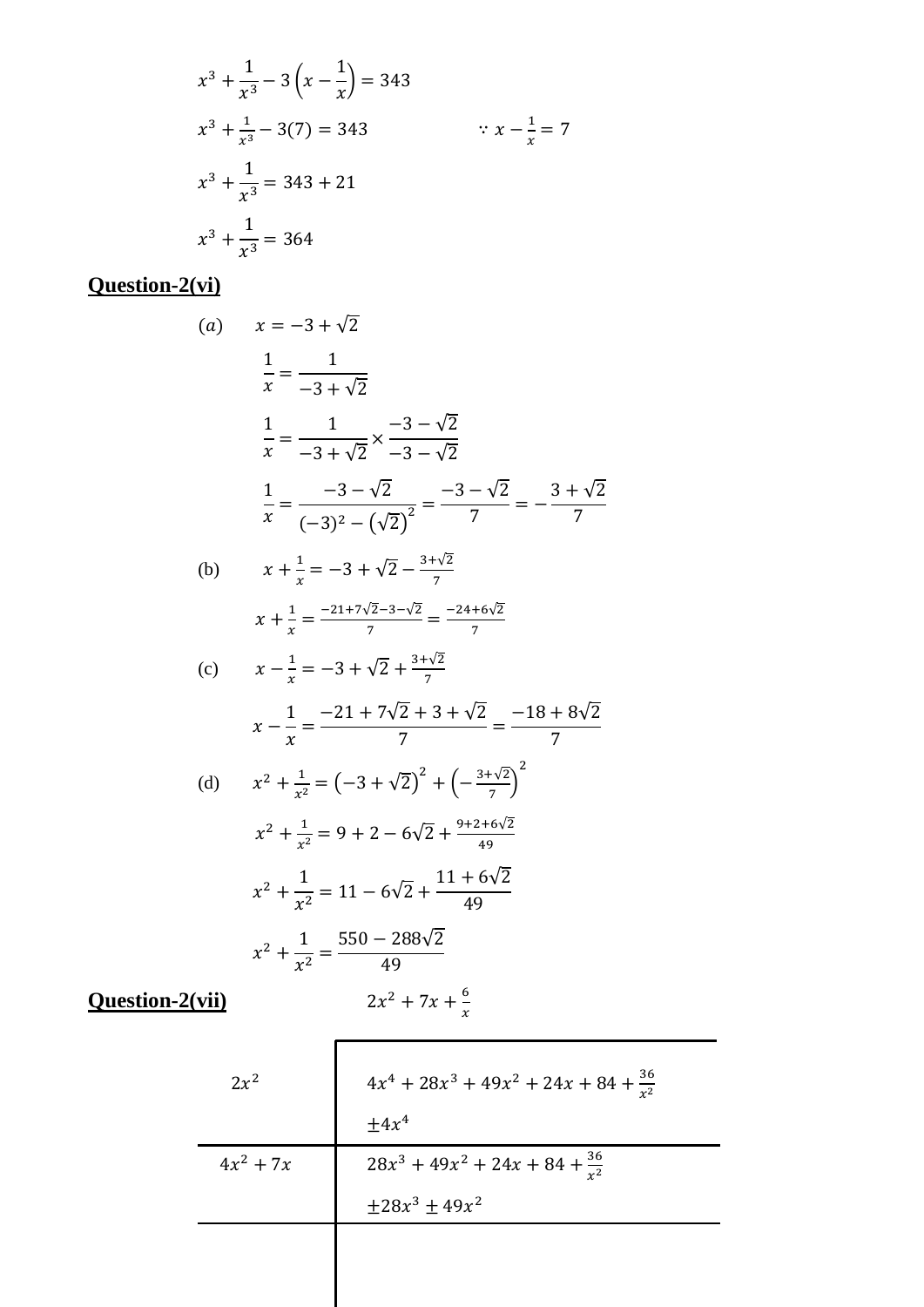$$
4x^{2} + 14x + \frac{6}{x}
$$
  
24x + 84 +  $\frac{36}{x^{2}}$   

$$
\pm 24x \pm 84 \pm \frac{36}{x^{2}}
$$

0

$$
\sqrt{4x^4 + 28x^3 + 49x^2 + 24x + 84 + \frac{36}{x^2}} = \pm \left(2x^2 + 7x + \frac{6}{x}\right)
$$

### **Question-2(viii)**

$$
x^{2} + 4x - 12 = x^{2} + 6x - 2x - 12 = x(x + 6) - 2(x + 6) = (x + 6)(x - 2)
$$
  
\n
$$
x^{2} - 4 = (x + 2)(x - 2)
$$
  
\n
$$
x^{3} - 2^{3} = (x - 2)(x^{2} + 2x + 4)
$$
  
\nH.C.F = (x - 2)

#### **Question-2(ix)**

 $P(x) = x^3 - 2x^2 - 5x + 6$ At  $x = 1$  $P(1) = 1 - 2 - 5 + 6 = 0$  $x - 1$  is a factor of  $P(x)$ 

$$
\begin{array}{r}\nx - 1 \\
x^3 - 2x^2 - 5x + 6 \\
\underline{+x^3 \mp x^2} \\
-x^2 - 5x + 6 \\
\overline{+x^2 \pm x} \\
-6x + 6 \\
\overline{+6x \pm 6}\n\end{array}
$$
\nx^2 - x - 6

$$
P(x) = (x - 1)(x2 - x - 6)
$$
  
 
$$
P(x) = (x - 1)(x - 3)(x + 2)
$$

### **Question-2(x)**

Given: In  $\triangle ABC$ ,  $\angle C = 90^{\circ}$ ,  $\angle A = 60^{\circ}$ 

To Prove: 1  $rac{1}{2}AB$ 



Construction: At C construct ∠*BCD* = 30°. Let  $\overline{CD}$  cuts  $\overline{AB}$  at D.

Proof:

Statements Reasons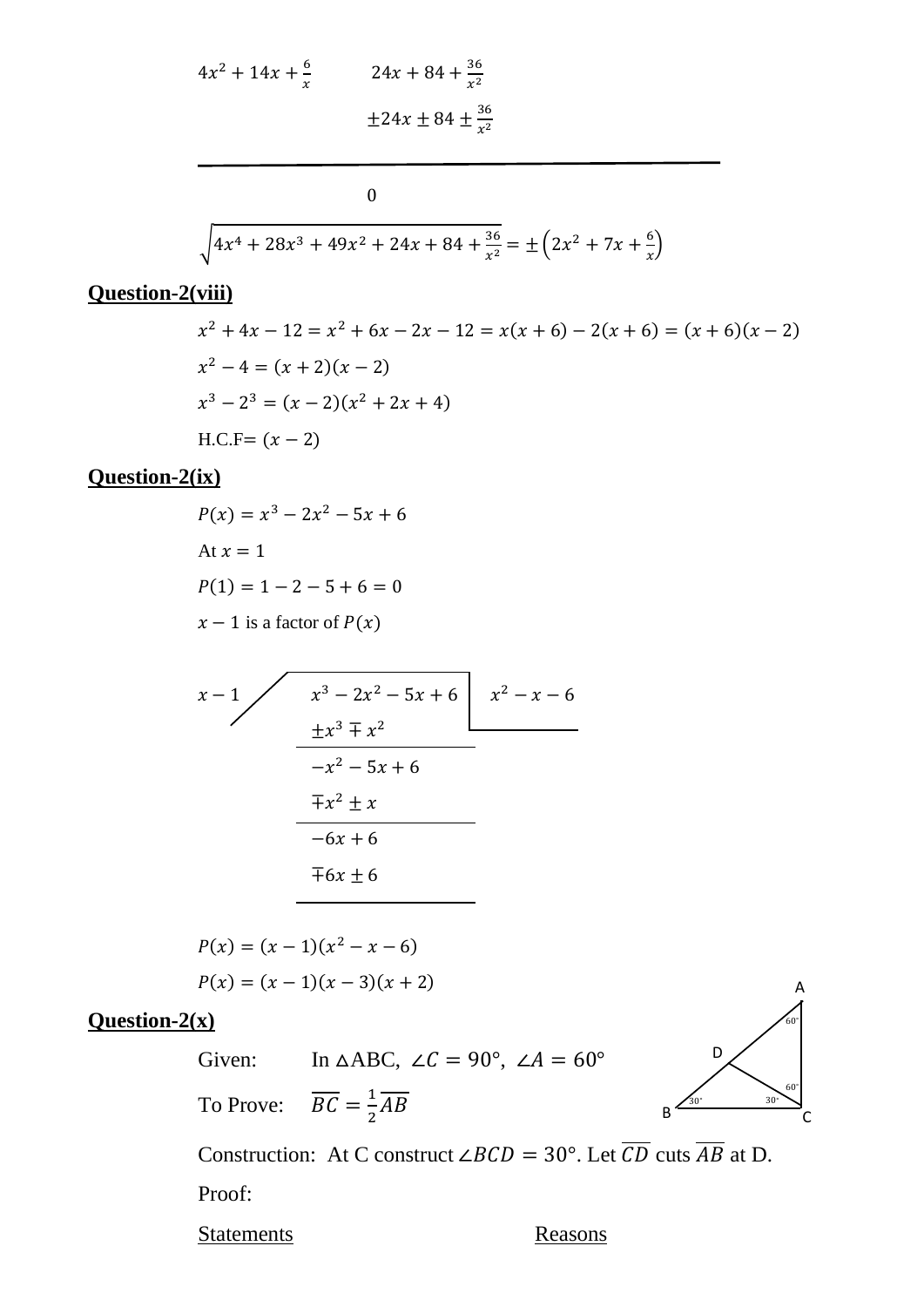In 
$$
\triangle ADC
$$
,  $\angle A = 60^{\circ}$  Given  
\n $\angle CDA = 60^{\circ}$   $m\angle BCD + m\angle CDA =$   
\n $\therefore \triangle ADC$  is equilateral  
\n $\overline{AC} = \overline{CD} = \overline{AD}$   
\n $\overline{AB} = \overline{BD} + \overline{AD}$   $\triangle BDC$  is isosceles  
\n $\overline{AB} = \overline{DC} + \overline{AC}$   
\n $\overline{AB} = \overline{AC} + \overline{AC}$   
\n $\overline{AB} = 2\overline{AC}$   
\n $\overline{AC} = \frac{1}{2}\overline{AB}$ 

Given  $m\angle BCD + m\angle CDA = 90^{\circ}$ 

$$
\Delta BDC \text{ is isosceles}
$$
  

$$
\overline{BD} = \overline{DC} \& \overline{AD} = \overline{AC}
$$

### **Question-2(xi)**

A(1, 1), B(3, 1), C(4, 3)  
\n
$$
|\overline{AB}|^2 = (3 - 1)^2 + (1 - 1)^2 = 2
$$
\n
$$
|\overline{BC}|^2 = (4 - 3)^2 + (3 - 1)^2 = 5
$$
\n
$$
|\overline{AC}|^2 = (4 - 1)^2 + (3 - 1)^2 = 13
$$
\nSince  $|\overline{AB}|^2 + |\overline{BC}|^2 = 2 + 5 = 7 \neq |\overline{AC}|^2$ 

Hence ABC is not a right angled triangle.

### **Question-2(xii)**

Given: In ∆ABC

To Prove: (i)  $m\overline{AB} + m\overline{AC} > m\overline{BC}$ (ii)  $m\overline{AB} + m\overline{BC} > m\overline{AC}$ (iii)  $m\overline{BC} + m\overline{AC} > m\overline{AB}$ 



Construction: Take a point D on  $\overline{CA}$  such that  $\overline{AD} = \overline{AB}$ . Join B to D.

Proof:

| Statements                |          | Reasons                                 |
|---------------------------|----------|-----------------------------------------|
| In ∆ABD                   |          | Given                                   |
| $\angle 1 \cong \angle 2$ |          | Construction                            |
| m∠DBC > m∠1               | eqn(i)   | $m\angle DBC + m\angle 1 + m\angle ABC$ |
| $m\angle DBC > m\angle 2$ | eqn(ii)  | from $(i)$ and $(ii)$                   |
| In $\triangle$ DBC        | eqn(iii) |                                         |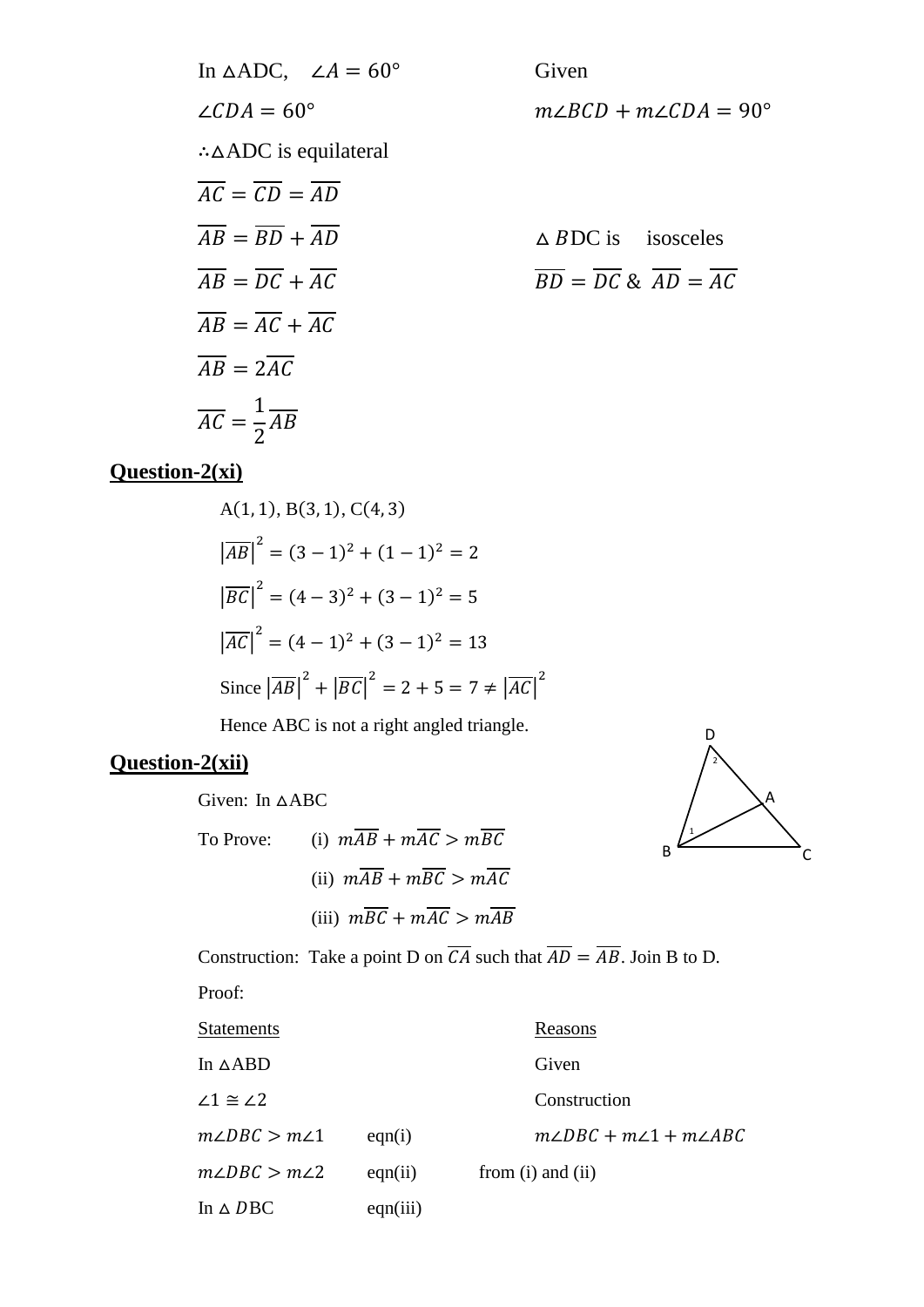$$
m\overline{DC} > m\overline{BC}
$$
 from (iii)  
\n
$$
m\overline{AD} + m\overline{AC} > m\overline{BC}
$$
 from (iii)  
\nHence 
$$
m\overline{AB} + m\overline{AC} > m\overline{BC}
$$
 
$$
m\overline{AD} = m\overline{AB}
$$
  
\nSimilarly  
\n
$$
m\overline{AB} + m\overline{BC} > m\overline{AC}
$$
  
\n
$$
m\overline{BC} + m\overline{AC} > m\overline{AB}
$$

# **Question-2(xiii)**

A(2, 4), B(4, 4), C(-1, 3), D(-3, 3)  
\n
$$
|\overline{AB}| = \sqrt{(4-2)^2 + (4-4)^2} = 2
$$
\n
$$
|\overline{DC}| = \sqrt{(-1+3)^2 + (3-3)^2} = 2
$$
\n
$$
|\overline{AD}| = \sqrt{(-3-2)^2 + (3-4)^2} = \sqrt{26}
$$
\n
$$
|\overline{BC}| = \sqrt{(-1-4)^2 + (3-4)^2} = \sqrt{26}
$$
\nSince  $|\overline{AB}| = |\overline{DC}|$  and  $|\overline{AD}| = |BC|$ 

i.e. opposite sides of the quadrilateral ABCD are equal.

Hence ABCD is a parallelogram.

### **Question-2(xiv)**

$$
2y - x - 3 = 0
$$

#### **SECTION-C**

Q3. (a) 
$$
\left| \frac{x+8}{12} \right| = \frac{x-1}{5}
$$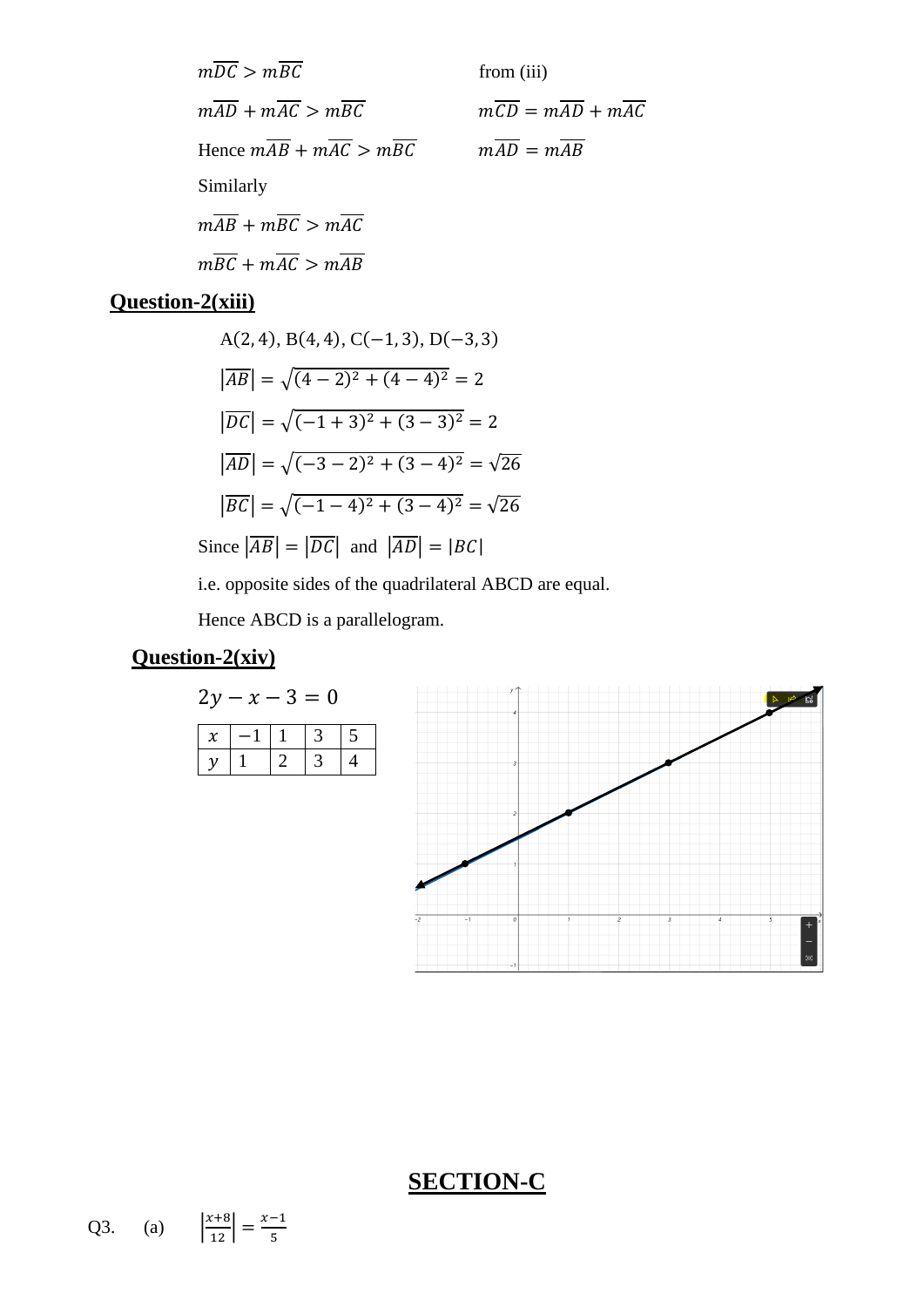$$
\frac{x+8}{12} = +(\frac{x-1}{5})
$$
  
\n
$$
12(x-1) = 5(x+8)
$$
  
\n
$$
12x - 12 = 5x + 40
$$
  
\n
$$
12x - 5x = 40 + 12
$$
  
\n
$$
7x = 52
$$
  
\n
$$
x = \frac{52}{7}
$$
  
\nSolution set = { $\frac{52}{7}$ ,  $-\frac{28}{17}$ }  
\n(b)  $2 \le \frac{2}{3} - 4x < 3 - 5x$   
\nMultiply by 3  
\n
$$
6 \le 2 - 12x < 9 - 15x
$$
  
\n
$$
12x \le 2 - 6
$$
  
\n
$$
12x + 5x = 12 - 40
$$
  
\n
$$
x = -\frac{28}{17}
$$
  
\n
$$
6 \le 2 - 12x < 9 - 15x
$$
  
\n
$$
12x \le 2 - 6
$$
  
\n
$$
15x - 12x < 9 - 2
$$
  
\n
$$
12x \le -4
$$
  
\n
$$
x \le -\frac{1}{3}
$$
  
\nSolution Set = { $x \mid -\frac{1}{3} \ge x < \frac{7}{3}$ }

Q4

Statement: If three or more parallel lines make congruent segments on transversal, they also intercept congruent segments on any other

line that cuts them.

**Figure**:



# **Given:**  $\overleftrightarrow{AB}$  ||  $\overleftrightarrow{CD}$  ||  $\overleftrightarrow{EF}$

The transversal  $\overleftrightarrow{LK}$  intersects  $\overleftrightarrow{AB}$ ,  $\overleftrightarrow{CD}$  and  $\overleftrightarrow{EF}$  at the points M, N and P respectively, such that  $\overline{MN} \cong \overline{NP}$ . The transversal  $\overline{QY}$  intersects them at points R, S and T respectively.

**To Prove:**  $\overline{RS} = \overline{ST}$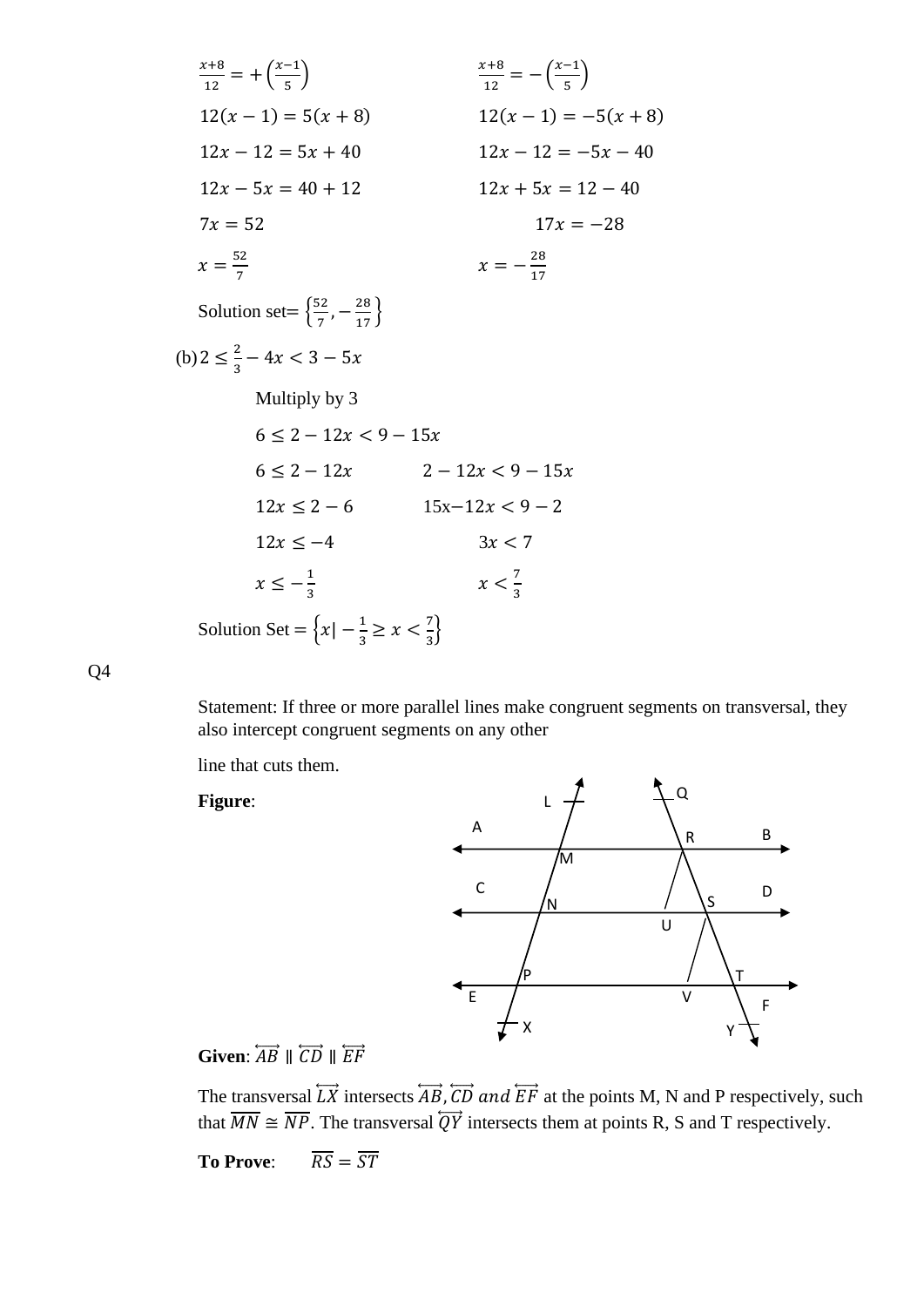**Construction**: From R, draw  $\overline{RU} \parallel \overline{LX}$ , which meets  $\overline{CD}$  at U. From S, draw  $\overline{SV} \parallel \overline{LX}$ which meets  $\overline{EF}$  at V. As shown in the figure let the angles be labelled as ∠1, ∠2, ∠3 and ∠4.

**Proof**:

| <b>Statements</b>                                                                                                                                                                                                                                                                                                                                                                     | <b>Reasons</b>                                                                                                                                                                                            |
|---------------------------------------------------------------------------------------------------------------------------------------------------------------------------------------------------------------------------------------------------------------------------------------------------------------------------------------------------------------------------------------|-----------------------------------------------------------------------------------------------------------------------------------------------------------------------------------------------------------|
| MNUR is a parallelogram.                                                                                                                                                                                                                                                                                                                                                              | $RU \parallel L\overline{X}$ , $\overline{AB} \parallel \overline{CD}$                                                                                                                                    |
| $MN \cong RU \longrightarrow (i)$                                                                                                                                                                                                                                                                                                                                                     | Opposite sides of a $\parallel$ gram                                                                                                                                                                      |
| Similarly,                                                                                                                                                                                                                                                                                                                                                                            |                                                                                                                                                                                                           |
| $\overline{NP} \cong \overline{SV} \longrightarrow (ii)$                                                                                                                                                                                                                                                                                                                              |                                                                                                                                                                                                           |
| But $\overline{MN} \cong \overline{NP} \rightarrow (iii)$                                                                                                                                                                                                                                                                                                                             | Given                                                                                                                                                                                                     |
| $\therefore \overline{RU} \cong \overline{SV}$<br>Also $RU \parallel SV$<br>$\therefore$ $\angle 1 \cong \angle 2$ and $\angle 3 \cong \angle 4$<br>In $\triangle RUS \leftrightarrow \triangle SVT$<br>$\overline{RU} \cong \overline{SV}$<br>$\angle 1 \cong \angle 2$<br>$\angle 3 \cong \angle 4$<br>$\triangle RUS \cong \triangle SVT$<br>Hence $\overline{RS} = \overline{ST}$ | From $(i)$ , $(ii)$ and $(iii)$<br>each is $\parallel \overrightarrow{LX}$<br>Corresponding angles<br>Proved<br>Proved<br>Proved<br>$S.A.A \cong S.A.A$<br>Corresponding sides of congruent<br>triangles. |

Q5.

Let cost of chair  $=x$ 

Let cost of Table  $=y$ 

According to First condition

$$
x = \frac{y}{2} + 3
$$
  
\n
$$
\Rightarrow 2x = y + 6 \Rightarrow 2x - y = 6 - - - (1)
$$

According to 2nd condition

 $3x + y = 54 - - - (2)$ 

These equations can be written in form of matrices as;

$$
\begin{bmatrix} 2 & -1 \\ 3 & 1 \end{bmatrix} \begin{bmatrix} x \\ y \end{bmatrix} = \begin{bmatrix} 6 \\ 54 \end{bmatrix}
$$
  
Let  $A = \begin{bmatrix} 2 & -1 \\ 3 & 1 \end{bmatrix}$ ,  $X = \begin{bmatrix} x \\ y \end{bmatrix}$ ,  $B = \begin{bmatrix} 6 \\ 54 \end{bmatrix}$   
 $\therefore AX = B \implies X = A^{-1}B - - -(-3)$ 

Now 
$$
|A| = \begin{vmatrix} 2 & -1 \\ 3 & 1 \end{vmatrix} = 2(1) - (-1 \times 3) = 5 \neq 0 - - - (4)
$$
  
  
Adj  $A = \begin{bmatrix} 1 & 1 \\ -3 & 2 \end{bmatrix} - - (5)$   
  
 $A^{-1} = \frac{Adj A}{|A|}$  ----(6)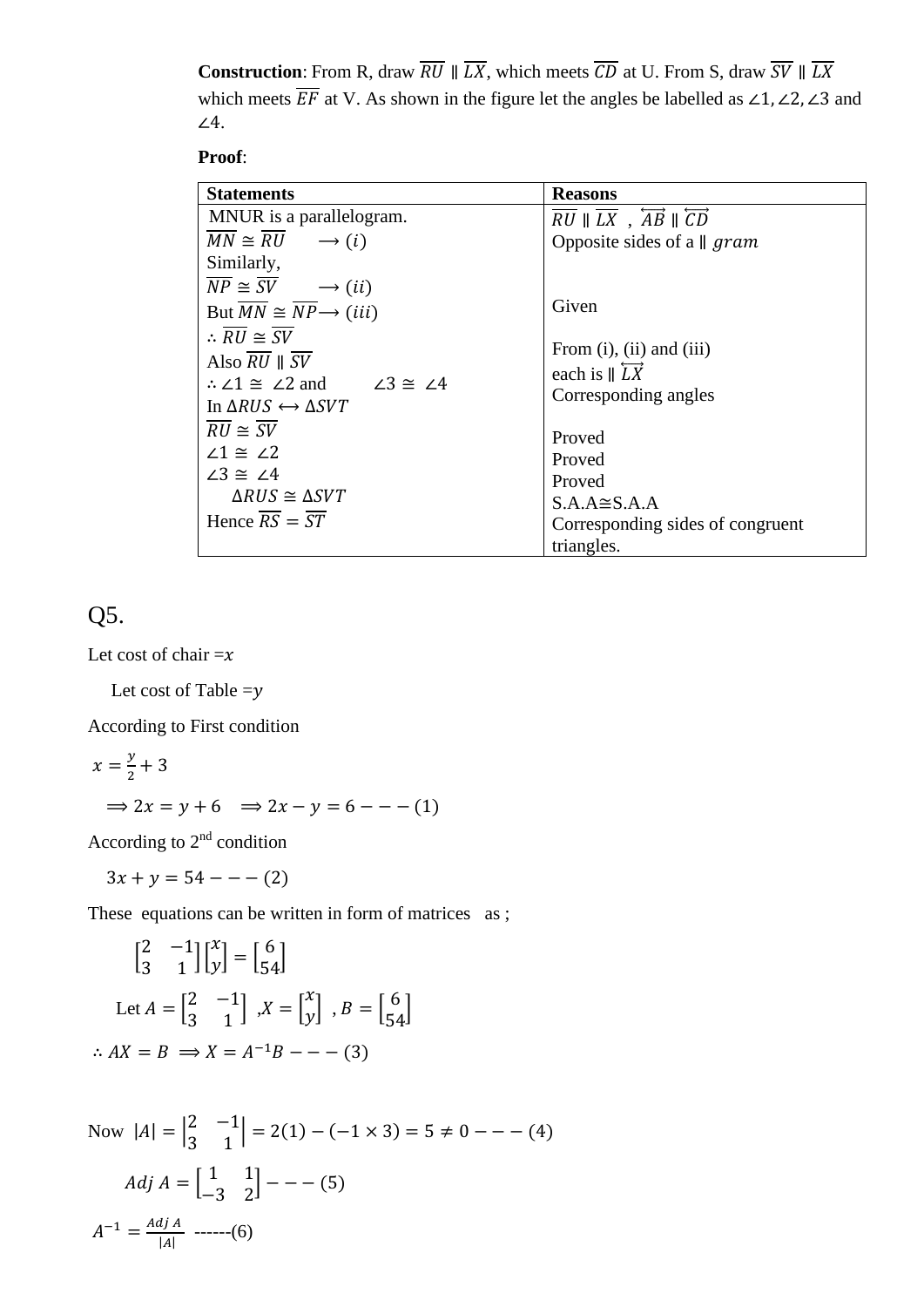Using Equation (4) and Equation (5) in Equation (6)

$$
A^{-1} = \frac{1}{5} \begin{bmatrix} 1 & 1 \\ -3 & 2 \end{bmatrix} - - - (6)
$$

Putting the values in Equation (3)

$$
\begin{aligned}\n\begin{bmatrix} x \\ y \end{bmatrix} &= \frac{1}{5} \begin{bmatrix} 1 & 1 \\ -3 & 2 \end{bmatrix} \begin{bmatrix} 6 \\ 54 \end{bmatrix} \\
\implies \begin{bmatrix} x \\ y \end{bmatrix} &= \frac{1}{5} \begin{bmatrix} 6+54 \\ -18+108 \end{bmatrix} \\
\begin{bmatrix} x \\ y \end{bmatrix} &= \frac{1}{5} \begin{bmatrix} 60 \\ 90 \end{bmatrix} \implies \begin{bmatrix} x \\ y \end{bmatrix} &= \begin{bmatrix} 12 \\ 18 \end{bmatrix}\n\end{aligned}
$$

By definition of equal matrices their corresponding elements are equal

So  $x=12$ ,  $y=18$ 

∴ Cost of chair= Rs 12 and Cost of table=Rs 18

Q6.

**Statement:** Triangles on equal bases and of equal altitudes are equal in area.

#### **Figure:**



**Given:** As *ABS*, *DEF* on equal bases  $\overline{BC}$ ,  $\overline{EF}$  and having equal altitudes.

**To prove:** Area of  $\triangle ABC$  = Area of  $\triangle DEF$ 

**Construction:**Place the  $\Delta s$  ABC and DEF so that their equal bases  $\overline{BC}$  and  $\overline{EF}$  are on the same straight lines BCEF and their vertices on the same side of it. Draw  $\overline{BX} \parallel \overline{CA}$  and  $\overline{FY} \parallel \overline{ED}$  meeting AD produces in  $X$  and  $Y$ , respectively.

#### **Proof:**

| <b>Statements</b>                                                                                      | <b>Reasons</b>                            |
|--------------------------------------------------------------------------------------------------------|-------------------------------------------|
| $\triangle ABC$ , $\triangle DEF$ are between the same parallels                                       | Their altitudes are equal (Given).        |
| $\therefore$ XADY is parallel to BCEF                                                                  |                                           |
| : Area of $\parallel$ gm $BCAX$ = Area of $\parallel$ gm $EFYD \rightarrow (i)$                        | These <i>f</i> gms are on equal bases and |
| But, Area of $\triangle ABC = \frac{1}{2}(\text{Area of } \parallel \text{gm } BCAX) \rightarrow (ii)$ | between the same parallel lines.          |
| And Area of $\triangle DEF = \frac{1}{2}(\text{Area of }   g m E F Y D) \rightarrow (iii)$             | Diagonals of a $\parallel$ gm bisect it.  |
|                                                                                                        |                                           |
| : Area of $\triangle ABC$ = Area of $\triangle DEF$                                                    | From $(i)$ , $(ii)$ and $(iii)$           |
|                                                                                                        |                                           |